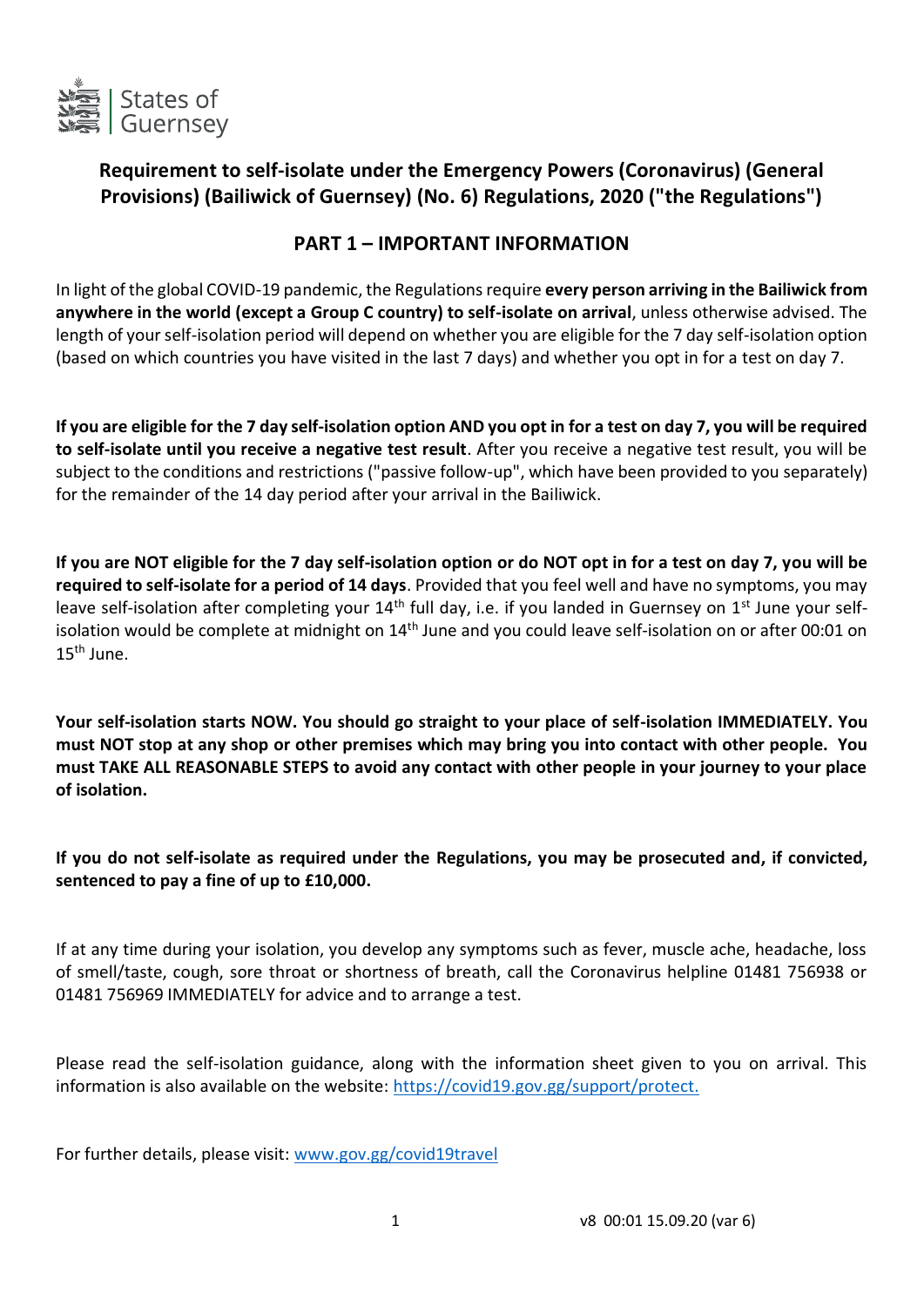# **Requirement to self-isolate under the Emergency Powers (Coronavirus) (General Provisions) (Bailiwick of Guernsey) (No. 6) Regulations, 2020**

# **Passenger information required for persons arriving in the Bailiwick**

Every person arriving in the Bailiwick from anywhere in the world (except a Group C country) is required to provide the information set out in Part 2 – Passenger Information and provide satisfactory proof of his or her identity, any travel document requested, and any further information on your travel which may be requested to any customs officer, police officer or other relevant officer who requests it.

Where a person fails to do so, including where he or she is reasonably suspected to have provided false or misleading information or documents in connection with that requirement, that person may be detained until he or she complies with the requirement and any other screening requirements that the Medical Officer of Health may impose. In addition, a person who has provided false or misleading information or documents may be prosecuted and, if convicted, be sentenced to pay a fine of up to £2,000.

# **Self-isolation requirement: Official Use Only**

On the basis of the information which you have given in Part 2, you are required to isolate:

- 1.  $\vert$   $\vert$  until you have received a negative test result (7 day self-isolation option), with passive follow up for the remainder of the 14 day period after your arrival.
- 2.  $\vert$  in accordance with the exemption granted to you.
- 

3. for 14 days and your self-isolation will end at 00:01 on:

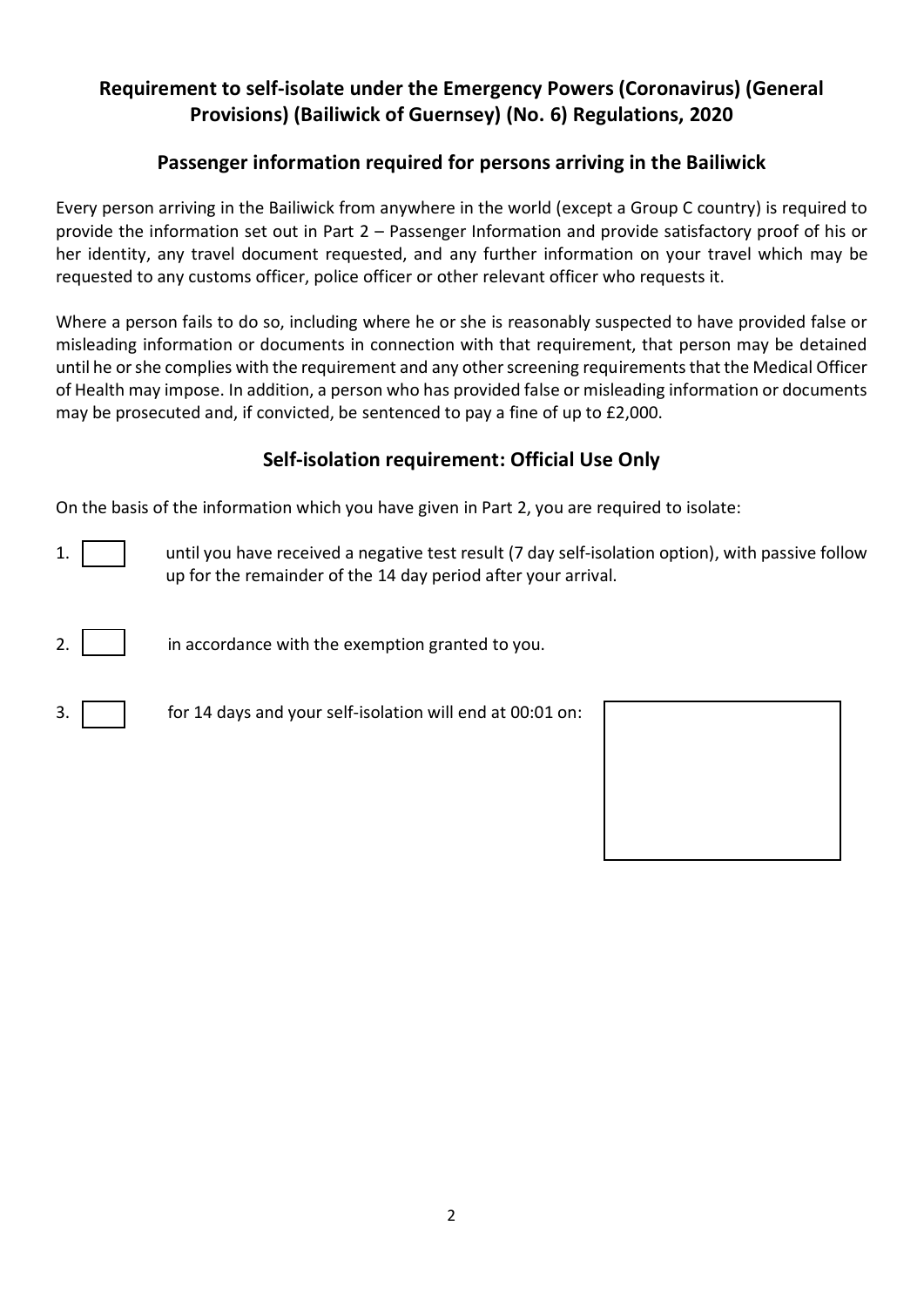| <b>Official Use Only:</b> |  |  |  |
|---------------------------|--|--|--|
|---------------------------|--|--|--|

| <b>Official Use Only:</b> 7 Day Option $\Box$ |                        | Officer           |
|-----------------------------------------------|------------------------|-------------------|
|                                               | 14 Day SI $\Box$ Date: |                   |
|                                               | Exemption $\Box$       | Flight/Ferry etc. |

# **Requirement to self-isolate under the Emergency Powers (Coronavirus) (General Provisions) (Bailiwick of Guernsey) (No. 6) Regulations, 2020**

# **PART 2 – PASSENGER INFORMATION**

Please complete Part 2 in BLOCK CAPITALS.

A form must be completed for each passenger (including children and babies). The form must contain your own information and contact details, unless you are completing it on behalf of a child (who is defined as a person under the age of 18). Any form in relation to them must be counter-signed by a responsible adult, i.e. a parent, other person with parental responsibility or other person who is exercising parental responsibility on behalf of such a person.

**You MUST list (a) every country in which you spent time in the 7 days immediately before your arrival in the Bailiwick and (b) the dates when you spent time in those countries.**

**Where you have spent time in England in the 7 days immediately before your arrival, you MUST ALSO list all the regions of England in which you spent time.**

**You can ONLY tick the "direct transit" box next to a country or region of England where your travel fell within the definitions below:** 

Direct transit in a private vehicle (including a taxi) means –

- (a) travel in a private vehicle that does not stop at all in the country or region, or
- (b) travel in a private vehicle that only stops in the country or region in circumstances where –
	- (i) no new people get into the vehicle, or
	- (ii) no-one in the vehicle gets out, comes within 2 metres of any other person (other than another occupant of the vehicle), and then gets back in again.

Direct transit on public transport (such as a train or a bus) means travel on any form of public transport that does not stop at all in the country or region.

## **If you fail to fill out the information as requested, you will NOT be eligible for the 7 day self-isolation option.**

The States of Guernsey will process the personal data collected in this form in accordance with the Data Protection (Bailiwick of Guernsey) Law, 2017. For further information about how your personal data will be processed, please see our fair processing notice which can be found at [www.gov.gg/dp](http://www.gov.gg/dp) or alternatively a hard copy can be requested.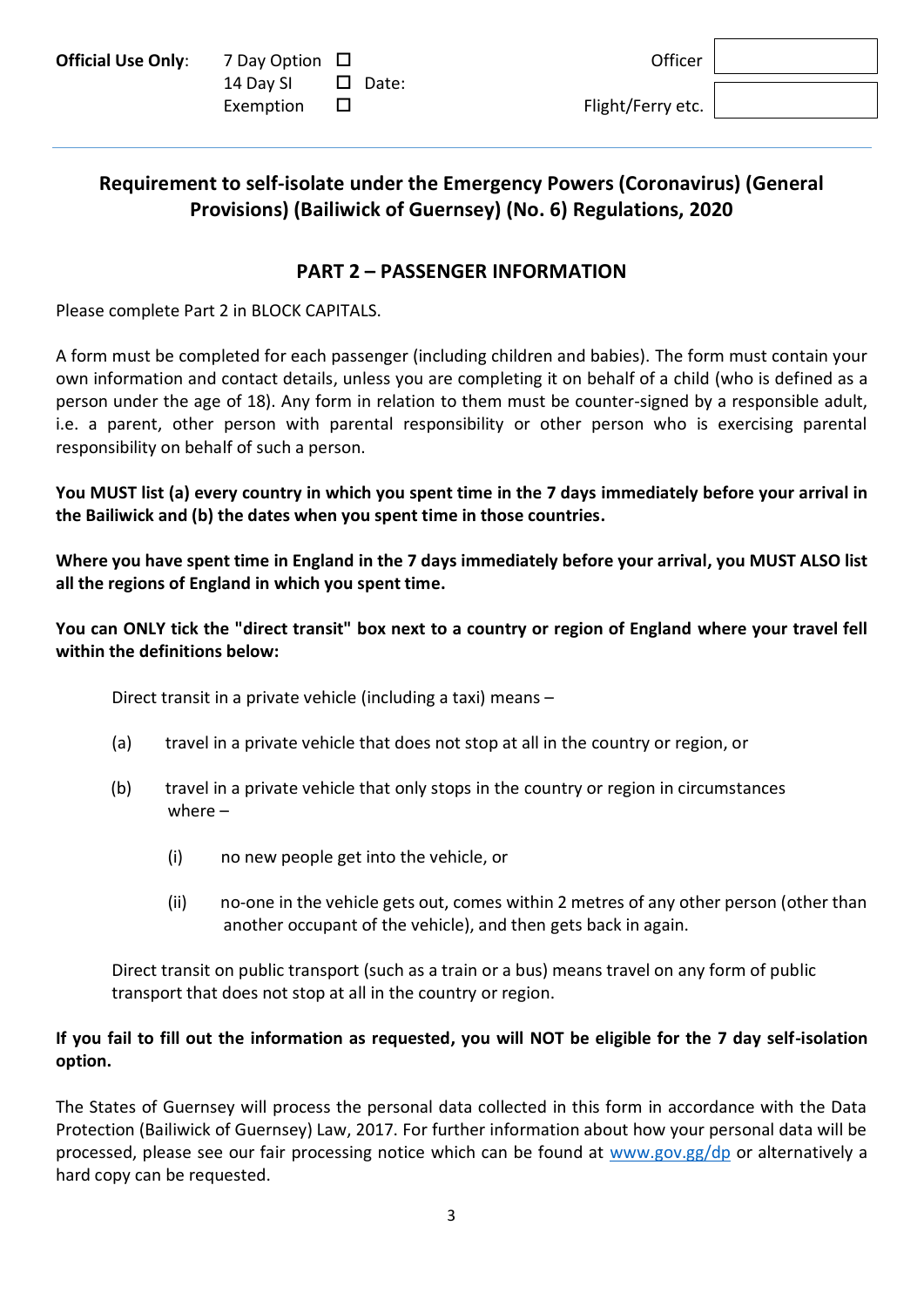| Name                                                                          |                                                      |
|-------------------------------------------------------------------------------|------------------------------------------------------|
| Date of Birth                                                                 |                                                      |
| <b>Bailiwick of</b><br>Guernsey address<br>where self-isolation<br>will occur |                                                      |
| Mobile number you can<br>be contacted on in<br>the Bailiwick                  | Nationality                                          |
| <b>Email address</b>                                                          |                                                      |
| Are you coming to<br>work?                                                    | If yes, please provide employer details<br>Yes<br>No |
| Do you have an<br>exemption?                                                  | If yes, please provide reference<br>Yes<br>No        |

In which countries or regions of England have you spent time in the 7 days immediately before your arrival in the Bailiwick? For further guidance (and the meaning of "direct transit"), please see notes on page 3.

| <b>Country/region of England</b> | Date(s) when you spent time there | <b>Direct</b><br>transit? | <b>Official Use only:</b><br>Category |
|----------------------------------|-----------------------------------|---------------------------|---------------------------------------|
|                                  |                                   |                           |                                       |
|                                  |                                   |                           |                                       |
|                                  |                                   |                           |                                       |
|                                  |                                   |                           |                                       |
|                                  |                                   |                           |                                       |
|                                  |                                   |                           |                                       |
|                                  |                                   |                           |                                       |
|                                  |                                   |                           |                                       |
|                                  |                                   |                           |                                       |